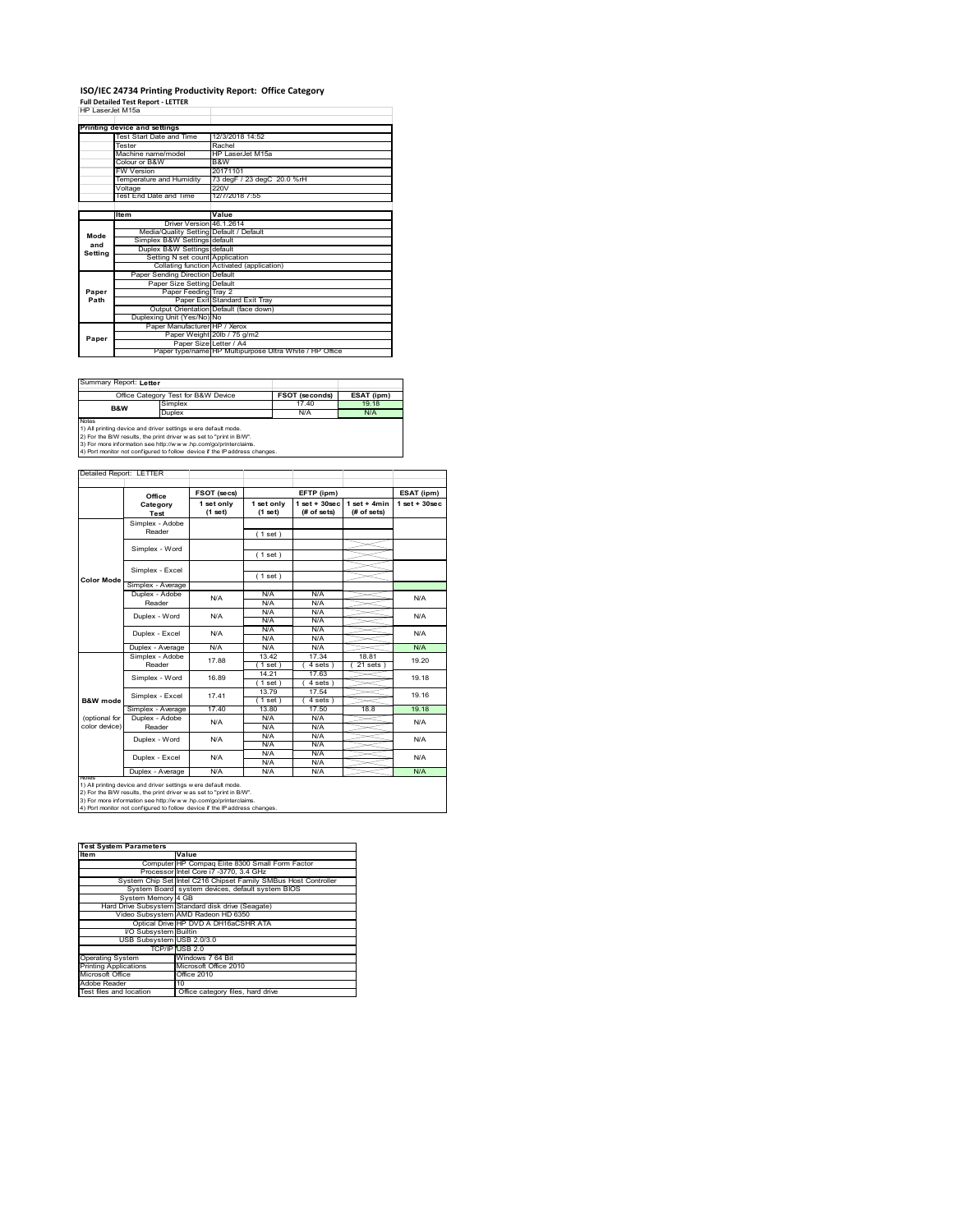### **ISO/IEC 24734 Printing Productivity Report: Office Category Full Detailed Test Report ‐ A4** HP LaserJet M15a

| HP LaserJet M15a |                                         |                                                                         |
|------------------|-----------------------------------------|-------------------------------------------------------------------------|
|                  | Printing device and settings            |                                                                         |
|                  | Test Start Date and Time                | 12/3/2018 14:52                                                         |
|                  | Tester                                  | Rachel                                                                  |
|                  | Machine name/model                      | HP LaserJet M15a                                                        |
|                  | Colour or B&W                           | B&W                                                                     |
|                  | <b>FW Version</b>                       | 20171101                                                                |
|                  | Temperature and Humidity                | 73 degF / 23 degC 20.0 %rH                                              |
|                  | Voltage                                 | 220V                                                                    |
|                  | Test End Date and Time                  | 12/7/2018 7:55                                                          |
|                  |                                         |                                                                         |
|                  | ltem                                    | Value                                                                   |
|                  | Driver Version 46 1 2614                |                                                                         |
| Mode             | Media/Quality Setting Default / Default |                                                                         |
| and              | Simplex B&W Settings default            |                                                                         |
| Setting          | Duplex B&W Settings default             |                                                                         |
|                  | Setting N set count Application         |                                                                         |
|                  |                                         | Collating function Activated (application)                              |
|                  | Paper Sending Direction Default         |                                                                         |
|                  | Paper Size Setting Default              |                                                                         |
| Paper            | Paper Feeding Tray 2                    |                                                                         |
| Path             |                                         | Paper Exit Standard Exit Trav<br>Output Orientation Default (face down) |
|                  | Duplexing Unit (Yes/No) No              |                                                                         |
|                  |                                         |                                                                         |
|                  | Paper Manufacturer HP / Xerox           | Paper Weight 20lb / 75 g/m2                                             |
| Paper            | Paper Size Letter / A4                  |                                                                         |
|                  |                                         | Paper type/name HP Multipurpose Ultra White / HP Office                 |
|                  |                                         |                                                                         |

Summary Report: **A4**

| PQQUIIIIII.                                                                                                                                                                                                                                                                                      |                                     |                       |            |  |  |  |  |
|--------------------------------------------------------------------------------------------------------------------------------------------------------------------------------------------------------------------------------------------------------------------------------------------------|-------------------------------------|-----------------------|------------|--|--|--|--|
|                                                                                                                                                                                                                                                                                                  | Office Category Test for B&W Device | <b>FSOT (seconds)</b> | ESAT (ipm) |  |  |  |  |
| B&W                                                                                                                                                                                                                                                                                              | Simplex                             | 18.01                 | 18.34      |  |  |  |  |
|                                                                                                                                                                                                                                                                                                  | Duplex                              | N/A                   | N/A        |  |  |  |  |
| <b>Notes</b>                                                                                                                                                                                                                                                                                     |                                     |                       |            |  |  |  |  |
| 1) All printing device and driver settings w ere default mode.<br>and the contract of the contract of the contract of the contract of the contract of the contract of the contract of the contract of the contract of the contract of the contract of the contract of the contract of the contra |                                     |                       |            |  |  |  |  |

1) All printing device and driver settings were default mode.<br>2) For the B/W results, the print driver was set to "print in B/W".<br>3) For more information see http://www.hp.com/go/printerclaims.<br>4) Port monitor not configur

|                                | Office                    | FSOT (secs)           |                       | EFTP (ipm)                       |                               | ESAT (ipm)         |
|--------------------------------|---------------------------|-----------------------|-----------------------|----------------------------------|-------------------------------|--------------------|
|                                | Category<br>Test          | 1 set only<br>(1 set) | 1 set only<br>(1 set) | $1$ set $+30$ sec<br>(# of sets) | $1$ set + 4min<br>(# of sets) | $1$ set + $30$ sec |
|                                | Simplex - Adobe<br>Reader |                       | (1 set)               |                                  |                               |                    |
|                                | Simplex - Word            |                       | (1 set)               |                                  |                               |                    |
| Colour<br>Mode                 | Simplex - Excel           |                       | (1 set)               |                                  |                               |                    |
|                                | Simplex - Average         |                       |                       |                                  |                               |                    |
|                                | Duplex - Adobe<br>Reader  | N/A                   | N/A<br>N/A            | N/A<br>N/A                       |                               | N/A                |
|                                | Duplex - Word             | N/A                   | N/A<br>N/A            | N/A<br>N/A                       |                               | N/A                |
|                                | Duplex - Excel            | N/A                   | N/A<br>N/A            | N/A<br>N/A                       |                               | N/A                |
|                                | Duplex - Average          | N/A                   | N/A                   | N/A                              |                               | N/A                |
|                                | Simplex - Adobe<br>Reader | 18.53                 | 12.96<br>1 set )      | 16.59<br>4 sets 1                | 17.39<br>$20$ sets $)$        | 18.33              |
|                                | Simplex - Word            | 17.66                 | 13.58<br>$1$ set)     | 16.86<br>4 sets)                 |                               | 18.33              |
| B&W mode                       | Simplex - Excel           | 1782                  | 13.46<br>$1$ set)     | 16.79<br>$4 sets$ )              |                               | 18.36              |
|                                | Simplex - Average         | 18.0                  | 13.33                 | 16.74                            | 17.4                          | 18.34              |
| (optional for<br>color device) | Duplex - Adobe<br>Reader  | N/A                   | N/A<br>N/A            | N/A<br>N/A                       |                               | N/A                |
|                                | Duplex - Word             | N/A                   | N/A<br>N/A            | N/A<br>N/A                       |                               | N/A                |
|                                | Duplex - Excel            | N/A                   | N/A<br>N/A            | N/A<br>N/A                       |                               | N/A                |
|                                | Duplex - Average          | N/A                   | N/A                   | N/A                              |                               | N/A                |

1) All printing device and driver settings were default mode.<br>2) For the B/W results, the print driver was set to "print in B/W".<br>3) For more information see http://www.hp.com/go/printerclaims.<br>4) Port monitor not configur

| <b>Test System Parameters</b> |                                                                 |  |  |  |
|-------------------------------|-----------------------------------------------------------------|--|--|--|
| <b>Item</b>                   | Value                                                           |  |  |  |
|                               | Computer HP Compag Elite 8300 Small Form Factor                 |  |  |  |
|                               | Processor Intel Core i7 -3770, 3.4 GHz                          |  |  |  |
|                               | System Chip Set Intel C216 Chipset Family SMBus Host Controller |  |  |  |
|                               | System Board system devices, default system BIOS                |  |  |  |
| System Memory 4 GB            |                                                                 |  |  |  |
|                               | Hard Drive Subsystem Standard disk drive (Seagate)              |  |  |  |
|                               | Video Subsystem AMD Radeon HD 6350                              |  |  |  |
|                               | Optical Drive HP DVD A DH16aCSHR ATA                            |  |  |  |
| I/O Subsystem Builtin         |                                                                 |  |  |  |
| USB Subsystem USB 2.0/3.0     |                                                                 |  |  |  |
|                               | TCP/IPIUSB 2.0                                                  |  |  |  |
| <b>Operating System</b>       | Windows 7 64 Bit                                                |  |  |  |
| <b>Printing Applications</b>  | Microsoft Office 2010                                           |  |  |  |
| Microsoft Office              | Office 2010                                                     |  |  |  |
| Adobe Reader                  | 10                                                              |  |  |  |
| Test files and location       | Office category files, hard drive                               |  |  |  |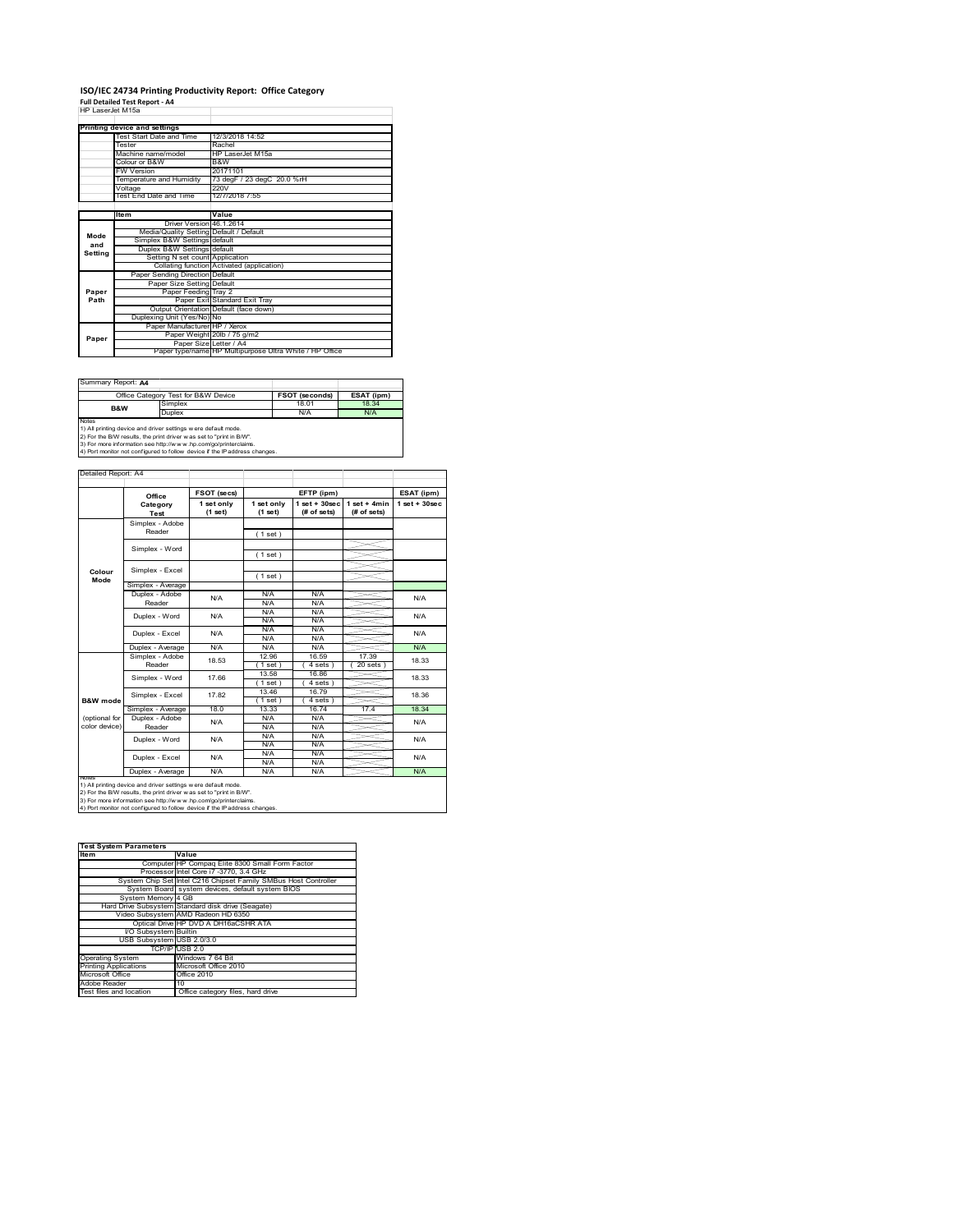## **ISO/IEC 24734 Printing Productivity Report: Office Category Feature Performance Full Report ‐ Office Feature Performance Test** HP LaserJet M15a

|         | Printing device and settings            |                                                         |
|---------|-----------------------------------------|---------------------------------------------------------|
|         | Test Start Date and Time                | 12/3/2018 14:52                                         |
|         | Tester                                  | Rachel                                                  |
|         | Machine name/model                      | HP LaserJet M15a                                        |
|         | Colour or B&W                           | B&W                                                     |
|         | FW Version                              | 20171101                                                |
|         | Temperature and Humidity                | 73 degF / 23 degC 20.0 %rH                              |
|         | Voltage                                 | 220V                                                    |
|         | Test End Date and Time                  | 12/7/2018 7:55                                          |
|         |                                         |                                                         |
|         | <b>Item</b>                             | Value                                                   |
|         | Driver Version 46.1.2614                |                                                         |
| Mode    | Media/Quality Setting Default / Default |                                                         |
| and     | Simplex B&W Settings default            |                                                         |
| Setting | Duplex B&W Settings default             |                                                         |
|         | Setting N set count Application         |                                                         |
|         |                                         | Collating function Activated (application)              |
|         | Paper Sending Direction Default         |                                                         |
|         | Paper Size Setting Default              |                                                         |
| Paper   | Paper Feeding Tray 2                    |                                                         |
| Path    |                                         | Paper Exit Standard Exit Tray                           |
|         |                                         | Output Orientation Default (face down)                  |
|         | Duplexing Unit (Yes/No) No              |                                                         |
|         | Paper Manufacturer HP / Xerox           |                                                         |
| Paper   |                                         | Paper Weight 20lb / 75 g/m2                             |
|         | Paper Size Letter / A4                  |                                                         |
|         |                                         | Paper type/name HP Multipurpose Ultra White / HP Office |

÷,

| <b>ISO Print Productivity Report: Feature Performance Test Summary</b>                                                                                                                                                                                                                      |               |                                      |                                      |  |  |
|---------------------------------------------------------------------------------------------------------------------------------------------------------------------------------------------------------------------------------------------------------------------------------------------|---------------|--------------------------------------|--------------------------------------|--|--|
| <b>Printing Modes</b>                                                                                                                                                                                                                                                                       |               | <b>Feature Performance Ratio</b>     |                                      |  |  |
| (Feature Adobe Reader - Office test file)                                                                                                                                                                                                                                                   |               | FSOT (base)<br><b>FSOT (feature)</b> | <b>ESAT (feature)</b><br>ESAT (base) |  |  |
| A5, Landscape Feed, Simplex, Colour                                                                                                                                                                                                                                                         | Simplex       |                                      |                                      |  |  |
| A5, Portrait Feed, Simplex, Colour                                                                                                                                                                                                                                                          | Simplex       |                                      |                                      |  |  |
| Legal, Simplex, Colour                                                                                                                                                                                                                                                                      | Simplex       |                                      |                                      |  |  |
| Legal, Duplex, Colour                                                                                                                                                                                                                                                                       | <b>Duplex</b> |                                      |                                      |  |  |
| A4, 1200 dpi, Simplex, Colour                                                                                                                                                                                                                                                               | Simplex       |                                      |                                      |  |  |
| Letter, 1200 dpi. Simplex, Colour                                                                                                                                                                                                                                                           | Simplex       |                                      |                                      |  |  |
| A4, General Office, Simplex, Colour                                                                                                                                                                                                                                                         | Simplex       |                                      |                                      |  |  |
| Letter, General Office, Simplex, Colour                                                                                                                                                                                                                                                     | Simplex       |                                      |                                      |  |  |
| A5, Landscape Feed, Simplex, B/W                                                                                                                                                                                                                                                            | Simplex       |                                      |                                      |  |  |
| A5, Portrait Feed, Simplex, B/W                                                                                                                                                                                                                                                             | Simplex       | 58%                                  | 42%                                  |  |  |
| Legal, Simplex, B/W                                                                                                                                                                                                                                                                         | Simplex       |                                      |                                      |  |  |
| Legal, Duplex, B/W                                                                                                                                                                                                                                                                          | <b>Duplex</b> |                                      |                                      |  |  |
| A4, 1200 dpi, Simplex, B/W                                                                                                                                                                                                                                                                  | Simplex       |                                      |                                      |  |  |
| Letter, 1200 dpi, Simplex, B/W                                                                                                                                                                                                                                                              | Simplex       |                                      |                                      |  |  |
| A4, General Office, Simplex, B/W                                                                                                                                                                                                                                                            | Simplex       |                                      |                                      |  |  |
| Letter, General Office, Simplex, B/W                                                                                                                                                                                                                                                        | Simplex       |                                      |                                      |  |  |
| Notes<br>1) All printing device and driver settings w ere default mode.<br>2) Test conducted with 8-paper Office Feature Performance file.<br>3) For more information see http://www.hp.com/go/printerclaims.<br>4) Port monitor not configured to follow device if the IP address changes. |               |                                      |                                      |  |  |

| <b>Printing Modes</b>                               | <b>Base Printing Mode</b>  |                            | <b>Feature Performance</b> |                                  |                                                |                                      |
|-----------------------------------------------------|----------------------------|----------------------------|----------------------------|----------------------------------|------------------------------------------------|--------------------------------------|
| Feature Adobe Reader - Office<br>test file (8-page) | <b>FSOT</b><br><b>Base</b> | <b>ESAT</b><br><b>Base</b> | 1 set<br>FSOT (secs)       | $1$ set $+30$ sec.<br>ESAT (ipm) | <b>FSOT (base)</b><br><b>FSOT</b><br>(feature) | <b>ESAT (feature)</b><br>ESAT (base) |
| A5, Landscape Feed, Simplex, Colour                 |                            |                            |                            |                                  |                                                |                                      |
| A5, Portrait Feed, Simplex, Colour                  |                            |                            |                            |                                  |                                                |                                      |
| Legal, Simplex, Colour                              |                            |                            |                            |                                  |                                                |                                      |
| Legal, Duplex, Colour                               |                            |                            |                            |                                  |                                                |                                      |
| A4, 1200 dpi, Simplex, Colour                       |                            |                            |                            |                                  |                                                |                                      |
| Letter, 1200 dpi. Simplex, Colour                   |                            |                            |                            |                                  |                                                |                                      |
| A4, General Office, Simplex, Colour                 |                            |                            |                            |                                  |                                                |                                      |
| Letter, General Office, Simplex, Colour             |                            |                            |                            |                                  |                                                |                                      |
| A5, Landscape Feed, Simplex, B/W                    | 32.08                      | 18.32                      |                            |                                  |                                                |                                      |
| A5, Portrait Feed, Simplex, B/W                     | 32.08                      | 18.32                      | 55 44                      | 7.8                              | 58%                                            | 42%                                  |
| Legal, Simplex, B/W                                 |                            |                            |                            |                                  |                                                |                                      |
| Legal, Duplex, B/W                                  |                            |                            |                            |                                  |                                                |                                      |
| A4. 1200 dpi. Simplex. B/W                          | 32.08                      | 18.32                      |                            |                                  |                                                |                                      |
| Letter, 1200 dpi, Simplex, B/W                      |                            |                            |                            |                                  |                                                |                                      |
| A4, General Office, Simplex, B/W                    | 32.08                      | 18.32                      |                            |                                  |                                                |                                      |
| Letter, General Office, Simplex, B/W                |                            |                            |                            |                                  |                                                |                                      |

|               | <b>Test System Parameters</b> |                                                                 |
|---------------|-------------------------------|-----------------------------------------------------------------|
|               | <b>Item</b>                   | Value                                                           |
|               |                               | Computer HP Compaq Elite 8300 Small Form Factor                 |
|               |                               | Processor Intel Core i7 -3770, 3.4 GHz                          |
|               |                               | System Chip Set Intel C216 Chipset Family SMBus Host Controller |
|               |                               | System Board system devices, default system BIOS                |
| Test          | System Memory 4 GB            |                                                                 |
| <b>System</b> |                               | Hard Drive Subsystem Standard disk drive (Seagate)              |
|               |                               | Video Subsystem AMD Radeon HD 6350                              |
|               |                               | Optical Drive HP DVD A DH16aCSHR ATA                            |
|               | I/O Subsystem Builtin         |                                                                 |
|               | USB Subsystem USB 2.0/3.0     |                                                                 |
| <b>VO</b>     |                               | TCP/IPPUSB 2.0                                                  |
|               | <b>Operating System</b>       | Windows 7 64 Bit                                                |
|               | <b>Printing Applications</b>  | Microsoft Office 2010                                           |
|               | Software Microsoft Office     | Office 2010                                                     |
|               | Adobe Reader                  | 10                                                              |
|               | Test files and location       | Office category files, hard drive                               |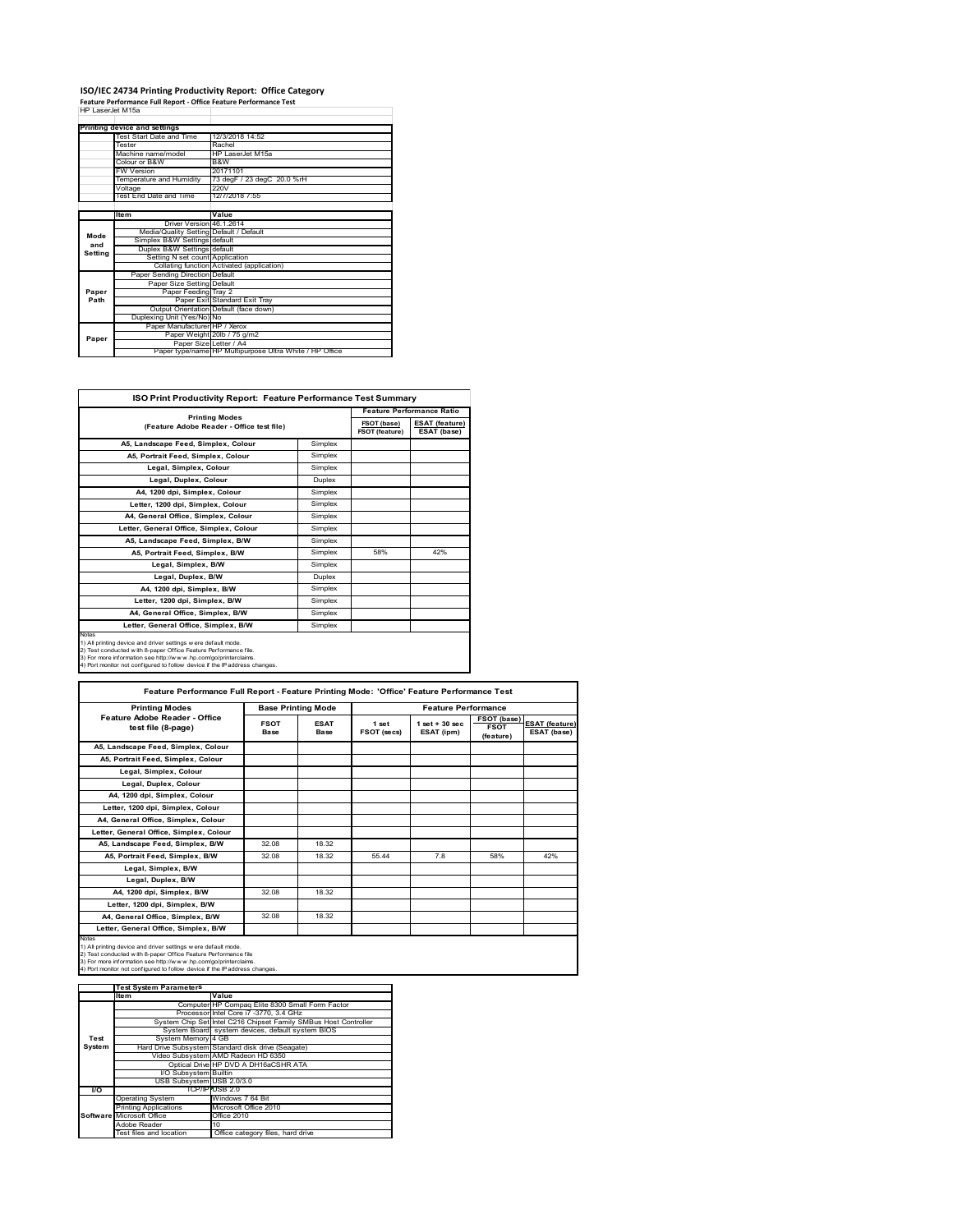#### **ISO/IEC 17629 First Print Out Time Report: Office Category Full Detailed Test Report ‐ LETTER** HP LaserJet M15a

| . <del>.</del>   |  |
|------------------|--|
| HP LaserJet M15a |  |

|                                            | 11/5/2017 21:51                                                                                                                              |  |  |  |  |
|--------------------------------------------|----------------------------------------------------------------------------------------------------------------------------------------------|--|--|--|--|
|                                            | Cheniian                                                                                                                                     |  |  |  |  |
|                                            | HP LaserJet M15a                                                                                                                             |  |  |  |  |
| Colour or B&W                              | B&W                                                                                                                                          |  |  |  |  |
| <b>FW Version</b>                          | 20171101                                                                                                                                     |  |  |  |  |
| Configuration (options)                    | Default                                                                                                                                      |  |  |  |  |
| Controller                                 | 11800                                                                                                                                        |  |  |  |  |
| Printing device page count                 | Not Specified                                                                                                                                |  |  |  |  |
| Printing supplies page count Not Specified |                                                                                                                                              |  |  |  |  |
| Temperature and Humidity                   | 75 degF / 24 degC 25.0 %rH                                                                                                                   |  |  |  |  |
| Voltage                                    | 220V                                                                                                                                         |  |  |  |  |
|                                            | 12/18/2018 12:41                                                                                                                             |  |  |  |  |
|                                            |                                                                                                                                              |  |  |  |  |
| <b>Item</b>                                | Value                                                                                                                                        |  |  |  |  |
| PDL and driver version                     | 46.1.2614                                                                                                                                    |  |  |  |  |
| Print Quality mode                         | default                                                                                                                                      |  |  |  |  |
| <b>B&amp;W</b> settings                    | default                                                                                                                                      |  |  |  |  |
|                                            | Short Edge                                                                                                                                   |  |  |  |  |
| Paper type setting                         | default                                                                                                                                      |  |  |  |  |
| Paper feeding                              | Standard cassette                                                                                                                            |  |  |  |  |
| Paper exit                                 | Standard exit tray                                                                                                                           |  |  |  |  |
| Output orientation                         | default (face up or face down)                                                                                                               |  |  |  |  |
|                                            | Printing device and settings<br>Test Start Date and Time<br>Tester<br>Machine name/model<br>Test End Date and Time<br>Paper feed orientation |  |  |  |  |

**ISO First Page Out Time Summary Report: Office Category** rt: **Letter** 

**FPOT from Ready (seconds)**<br>Simplex 8.11 **B&W**

**Duplex**<br>Notes<br>1) All printing device and driver settings were default mode.<br>2) For the BM results, the print driver was set to "print in BM".<br>4) For more information see http://www.hp.com/golprinterclaims.<br>4) Port monitor

| ISO First Page Out Time Report: Office Category |                                                                                                                                                                                                          |                            |                                   |                                   |                            |                   |            |
|-------------------------------------------------|----------------------------------------------------------------------------------------------------------------------------------------------------------------------------------------------------------|----------------------------|-----------------------------------|-----------------------------------|----------------------------|-------------------|------------|
| <b>Detailed Report: LETTER</b>                  |                                                                                                                                                                                                          | Word<br>(seconds)          | Excel<br>(seconds)                | Adobe<br>Reader<br>(seconds)      | Average<br>(seconds)       | <b>Delay Time</b> |            |
|                                                 | FPOT from Ready - Simplex                                                                                                                                                                                |                            |                                   |                                   |                            |                   |            |
|                                                 | FPOT from Ready - Duplex                                                                                                                                                                                 |                            |                                   |                                   |                            |                   |            |
| <b>Color Mode</b>                               | FPOT from Sleep - Simplex                                                                                                                                                                                |                            |                                   | N/A                               |                            |                   |            |
|                                                 | Recovery Time                                                                                                                                                                                            |                            |                                   |                                   |                            |                   |            |
|                                                 | FPOT from Off - Simplex                                                                                                                                                                                  |                            |                                   |                                   |                            |                   |            |
|                                                 | Warm-up Time                                                                                                                                                                                             |                            |                                   |                                   |                            |                   |            |
|                                                 | FPOT from Ready - Simplex                                                                                                                                                                                | 8.51                       | 7.79                              | 8.02                              | 8.11                       | 49 Seconds        |            |
|                                                 | FPOT from Ready - Duplex                                                                                                                                                                                 |                            |                                   |                                   |                            |                   |            |
| <b>B&amp;W Mode</b>                             | FPOT from Sleep - Simplex                                                                                                                                                                                |                            |                                   | 8.09                              |                            | 61 Minutes        |            |
|                                                 | Recovery Time                                                                                                                                                                                            |                            |                                   | 0.1                               |                            |                   |            |
|                                                 | FPOT from Off - Simplex                                                                                                                                                                                  |                            |                                   | 20.30                             |                            |                   |            |
|                                                 | Warm-up Time                                                                                                                                                                                             |                            |                                   | 12.29                             |                            |                   |            |
| Notes                                           | 1) All printing device and driver settings w ere default mode.<br>2) For the B/W results, the print driver was set to "print in B/W".<br>3) For more information see http://www.hp.com/go/printerclaims. |                            |                                   |                                   |                            |                   |            |
| <b>HP Data Table</b>                            | 4) Port monitor not configured to follow device if the IP address changes.<br>5) Page counts w ere collected after completion of the tests.<br>6) Details for FPOT from Sleep are show n below.          |                            |                                   |                                   |                            |                   |            |
|                                                 |                                                                                                                                                                                                          |                            |                                   |                                   |                            |                   |            |
|                                                 |                                                                                                                                                                                                          | <b>FPOT Avg</b><br>(se cs) | FPOT (secs)<br><b>Iteration 1</b> | FPOT (secs)<br><b>Iteration 2</b> | FPOT (secs)<br>Iteration 3 | Application       | Delay Time |
|                                                 | FPOT from Sleep                                                                                                                                                                                          | N/A                        | N/A                               | N/A                               | N/A                        | Adobe Reader      |            |
| <b>Color Mode</b>                               | FPOT from Sleep (15 minutes)<br>HP/Non ISO Test                                                                                                                                                          | N/A                        | N/A                               | N/A                               | N/A                        | Adobe Reader      |            |
| <b>Detailed Report: LETTER</b>                  | FPOT from Sleep                                                                                                                                                                                          | 8.09                       | 8.14                              | 8.03                              | N/A                        | Adobe Reader      | 61 Minutes |

1) All printing device and driver settings w ere default mode.<br>2) For the B/W results, the print driver w as set to "print in B/W".<br>3 DLP includes detailed iterations as data measurements may vary run to run.

**Item Value** Computer HP Z240 SFF Workstation Processor Intel Core i7 ‐6770, 3.4 GHz System Chip Set Intel SKL/KBL Mobile/Desktop System Board system devices, default system BIOS ystem Board<br>ystem Board<br>ard Drive Subsystem<br>deo Subsystem<br>ntic-Hard Drive Subsystem Turbo Drive G2 256GB PCIe SSD Video Subsystem Microsoft Basic Display Adaptor Optical Drive HP HLDS DVDRW GUD1N Subsystem Builtin USB Subsystem USB 2.0/3.0 Operating System Windows 10 Enterprise 64 Bit (10240) Microsoft Office 2016 Office 2016<br>Print Driver Reader DC **Test System Software Test System Para Printing Device Connection** TCP/IP USB 2.0 inting Applications